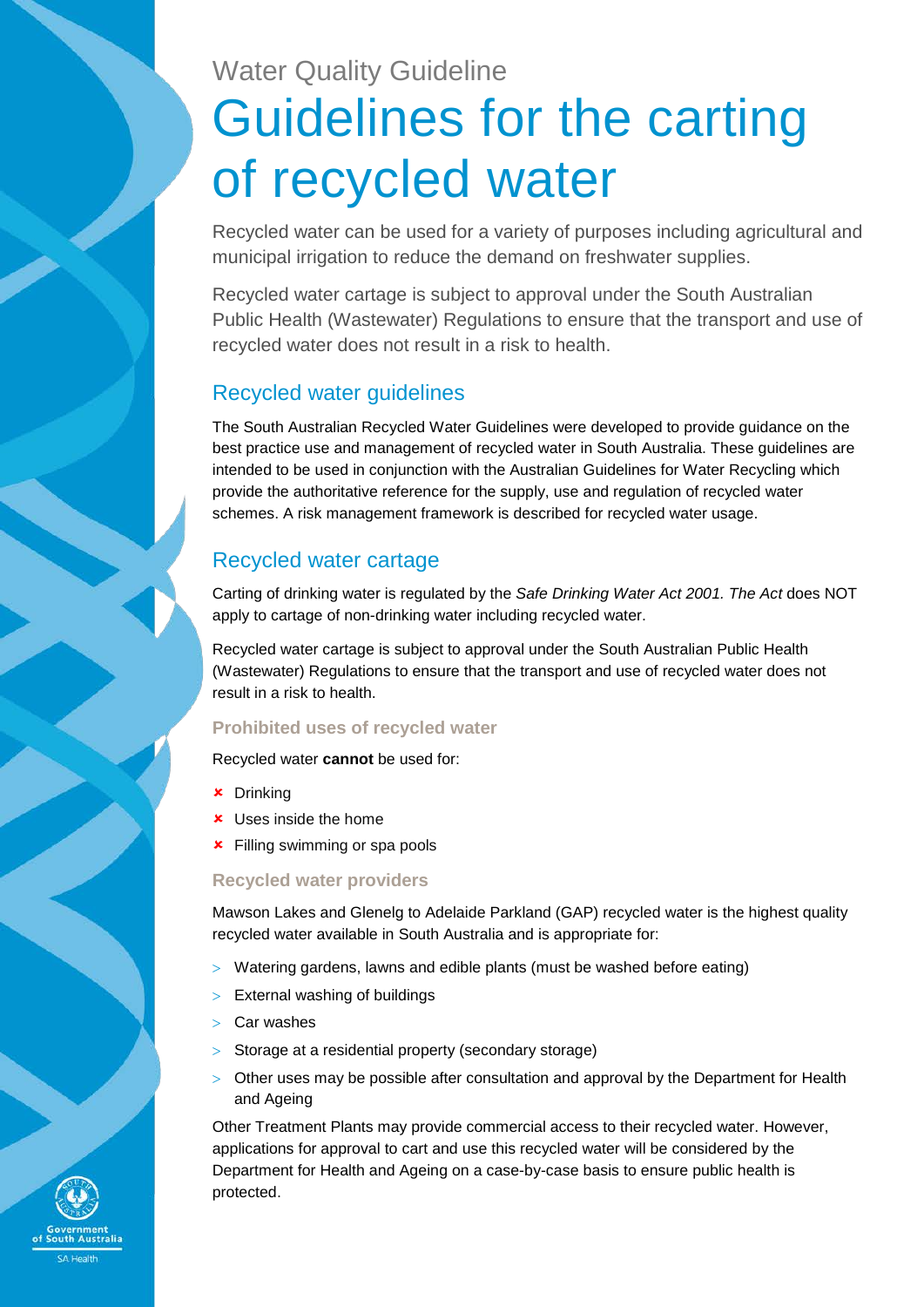#### **Recycled water cartage vehicles / containers**

Vehicles or containers used for the transport or storage of recycled water:

- > MUST be used solely for this purpose and signed as such "recycled water-not for drinking"
- > MUST NOT be used for the storage of drinking water, recycled water of lesser quality or chemicals.

#### **Approval process**

To gain approval for the cartage and use of recycled wastewater applicants should contact the Department for Health and Ageing to request an application form. Information required includes:

- > Name and contact details of local Council/company seeking approval to operate
- > Details of vehicle type, size and use
- > Volume of recycled water to be used
- > Source of recycled water
- > Proposed method of distribution (e.g. direct spray from tanker, manual hose attachment, etc.)
- > Intended storage (where applicable) including the method and type of storage and storage capacity (generally only Mawson Lakes recycled water is able to be transferred to secondary storage)
- > Sites or types of use (i.e. irrigation specifying municipal or residential use, e.g. oval, park, median strip, tennis court, garden)

Once the application has been approved by the Department for Health and Ageing, applicants should contact SA Water regarding collection of the recycled water.

Additional information will be required for the use of recycled water from sites other than Mawson Lakes or Glenelg including:

- Site characteristics
- > Position and use of nearby buildings and the proximity of dwellings, public areas and roads
- Buffer zones
- > Public access
- > Time of irrigation/use
- > Additional signage

#### **Additional Requirements**

A log book is to be kept by the water carter for each vehicle in which at least the following information will be recorded:

- > Date of delivery/use
- > Volume of water delivered/used
- > Intended use of water (e.g. irrigation of tennis court, garden bed or lawned area, storage)
- > Name and address of the recipient/customer

In areas served by a SA Water supply:

- $>$  If recycled water is to be delivered to secondary storage for use through a permanent irrigation system, SA Water must be contacted 10 working days PRIOR to the initial delivery of water
- Such systems will be required to undergo an inspection and approval process to ensure compliance with SA Water requirements (e.g. adequate backflow prevention measures in place)